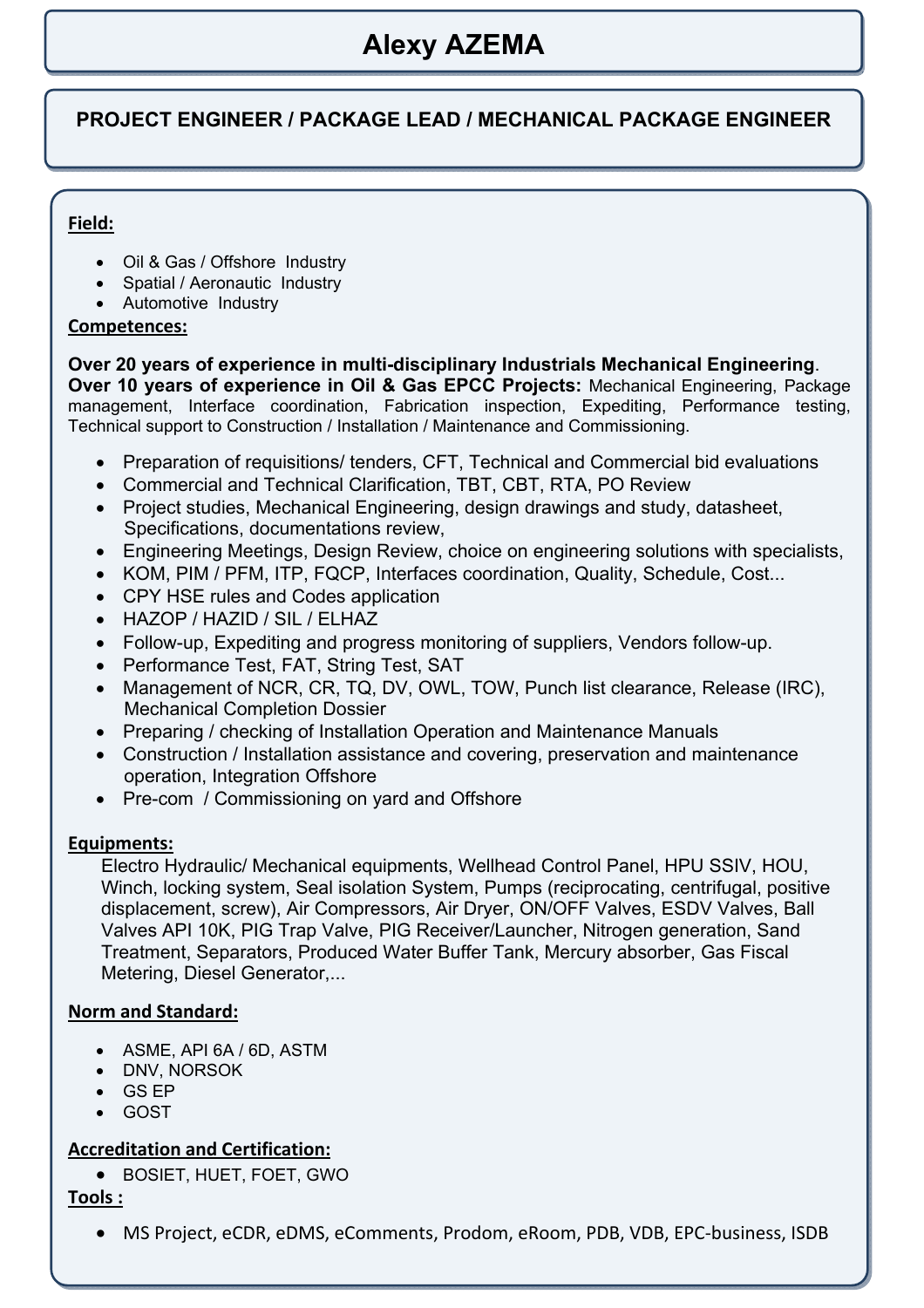|                                        | <b>Nationality</b>                              | $:$ French                                                                               |  |
|----------------------------------------|-------------------------------------------------|------------------------------------------------------------------------------------------|--|
|                                        | Date of Birth                                   | : 6th September 1971                                                                     |  |
|                                        | <b>Contact Numbers: +33 662 180 978</b>         |                                                                                          |  |
| <b>State</b>                           | Email                                           | $: a$ lexy@azema.fr                                                                      |  |
|                                        | <b>Qualifications</b>                           | : Degree Mechanical Design Aeronautic & Automotive                                       |  |
|                                        | <b>Engineering</b>                              | (ESTACA 95)                                                                              |  |
|                                        |                                                 | Higher Master Aeronautic & Spatial Mechanical Structure Specialization<br>(Sup' Aero 97) |  |
| <b>Mobility</b>                        | Permanent or Rotational: Everywhere + Offshore. |                                                                                          |  |
| <b>Availability</b><br>(Notice Period) | 4 weeks                                         |                                                                                          |  |

# **PROFESSIONAL EXPERIENCES**

| <b>TOTAL E&amp;P - Paris</b>                                                                                                                                                                                                                                                                                                                                                                                                                                                                                                                                                                                                                                                                                                                                                                                                                                                                                            |           |  |  |  |
|-------------------------------------------------------------------------------------------------------------------------------------------------------------------------------------------------------------------------------------------------------------------------------------------------------------------------------------------------------------------------------------------------------------------------------------------------------------------------------------------------------------------------------------------------------------------------------------------------------------------------------------------------------------------------------------------------------------------------------------------------------------------------------------------------------------------------------------------------------------------------------------------------------------------------|-----------|--|--|--|
| Package Lead                                                                                                                                                                                                                                                                                                                                                                                                                                                                                                                                                                                                                                                                                                                                                                                                                                                                                                            |           |  |  |  |
| March 2013 - Present                                                                                                                                                                                                                                                                                                                                                                                                                                                                                                                                                                                                                                                                                                                                                                                                                                                                                                    | OIL & GAS |  |  |  |
| MARTIN LINGE Project - Platform / FSO - Oil and Gas - TOTAL EP NORGE                                                                                                                                                                                                                                                                                                                                                                                                                                                                                                                                                                                                                                                                                                                                                                                                                                                    |           |  |  |  |
| As CPY Rep for TOTAL, in charge to follow-up Topside packages equipment on Martin<br>Linge Project Oil and Gas Platform, UPF (Utility, Process and Flare modules), and to<br>follow the Contractor (TECHNIP PARIS) for all the steps, starting from Requisition / CFT,<br>CBT and TBT, RTA, Engineering, Interfaces, Follow-up until FAT / String tests.<br>Assist, follow-up and guide Contractor on Requisitions, Bid Opening, Short List,<br>Commercial and Technical Bid Evaluation, Commercial and Technical clarifications,<br>Technical Bid tabulation, Commercial Bid Tabulation, selection of the vendors, RTA<br>(Recommendation To Award), Purchase Orders. Audit of the Vendors, ensure Norsok<br>requirements, M-650 QTR acceptance, DNV rules and Total GS EP specifications<br>application. Comments, consolidations and Approbation of all Contractor Documents, SR,<br>MR, PO, DS, PDS, PID, GAD, Spec |           |  |  |  |
| CTR Follow-up and Interface coordination, Budget /VOR, schedule, Kick off Meeting, Project<br>studies workshop, Mechanical engineering, Drawings, PID, DS and Spec comments and<br>approval. Follow-up, Expediting and Inspection of the Vendors and sub-vendors, KOM, Pre-<br>inspection meeting, pre-production meeting, weekly/monthly meetings, Technical follow-up,<br>Technical approbation, Deviations, Technical queries, Concession, Performance Test, FAT,<br>String Test, Punch List, Final inspection, OWL, TOW, preservation dossier, Final                                                                                                                                                                                                                                                                                                                                                                |           |  |  |  |

Documentations, Mechanical Completion Dossier, IOM...

In charge of Equipments: **Air compressors / Air dryer, Emergency and Essential Diesel generators, Wellhead Control Panel, HPU SSIV, ESDV, ON/OFF valves, Gas Fiscal metering, Multiphase flow meters, Nitrogen Generation, Sand Treatment Package + Sand Bags Unit, Separators, Rotary pumps, Ball valves API 10.000, Pressure Safety Relief valves, Pig Trap Valves, Pig Launcher / Receiver, Produced Water Buffer tank, Mercury absorber.**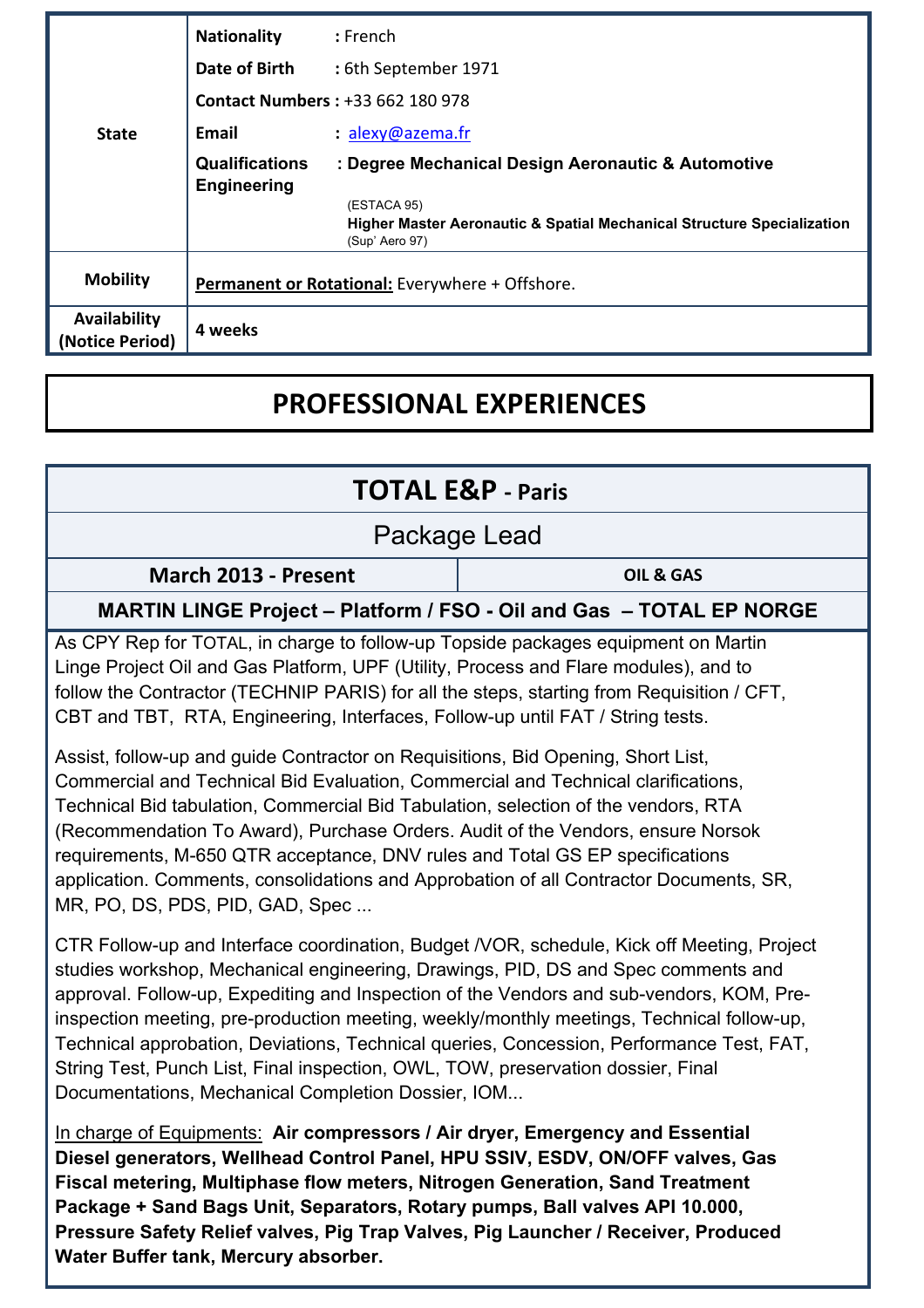## **SBM OFFSHORE ‐ Monaco**

## Lead Mechanical Package Engineer

**August 2009 – February 2013 OIL & GAS**

**FPSO: ASGARD A** (Statoil – Norway- Gas) **/ ASENG** (Noble energy – West Africa – Oil and Gas) **/ QUAD 204** (BP – UK North Sea – Oil and Gas**) / TUPI** (Petrobras – Campos and Santos basins, offshore Brazil – oil and gas) **/ KIKEH** (Petronas – East Malaysia – Oil) **/ SHTOKMAN**  (FEED –Total / Gasprom – South Barents Basin – Gas)

#### **BUOY:** USAN / JICA / MUSANDAM

Responsible for FPSO Equipment on Turrets Swivel stack and on Topsides for the preparation of Specifications, Design review, Technical bid evaluation, Technical clarification, technical reports, technical co-ordination, review of Vendor documents, Analysed customer requirements, local and company rules and specifications (UK, Europe, North Sea…), Design, Calculation notes, Datasheet and P&ID checking (ASME, API, DNV, Norsok, GOST), leading technical meetings, Engineering, discipline co-ordination, attend HAZOP / HAZID evaluations, suppliers follow-up, witness / performance testing, FAT, Precommissioning and Commissioning, Operations.

Packages on Turrets (internal and external mooring) : Swivel Stack: Seal Isolation System (OPS HPU, LPU, LLU, LRU), Heavy Oil system, Locking device, Greasing system, Riser winch, Anchor Leg load monitoring, Chemical Injection System - (Asgard, Aseng, Kikeh and Quad204).

Packages on Topsides: Subsea valves HPU, Winch, pumps (reciprocating, centrifugal, positive displacement). (Tupi, Feed Shtokman, Aseng)

Packages on Buoys: Subsea Actuators Ball Valves HPU, Surge pump, winch, Release Hook, QCDC. (USAN, MUSANDAM, JICA)

Construction supervising, Installation, Operation and Maintenance Manuals for Hydraulic Power Unit, Seal isolation System, Winch and Pumps. Aseng FPSO Singapore Yard.

Pre-Com / Comm : Asgard FPSO, UK Yard, 6 months, Turret Swivel Stack Seal Isolation System Equipment Chemical Injection System and Hydraulic Winch. Aseng FPSO, Singapore Yard, 6 months, Turret Swivel Stack Seal Isolation System, Locking Device, Greasing System, and Riser Winch.

Maintenance and Commissioning Offshore : FPSO Kikeh, refurbishment plus commissioning on complete Turret seal isolation system

**Management of a Mechanical Equipment Engineering Office for externalisation (5 Designers and 7 Engineers).**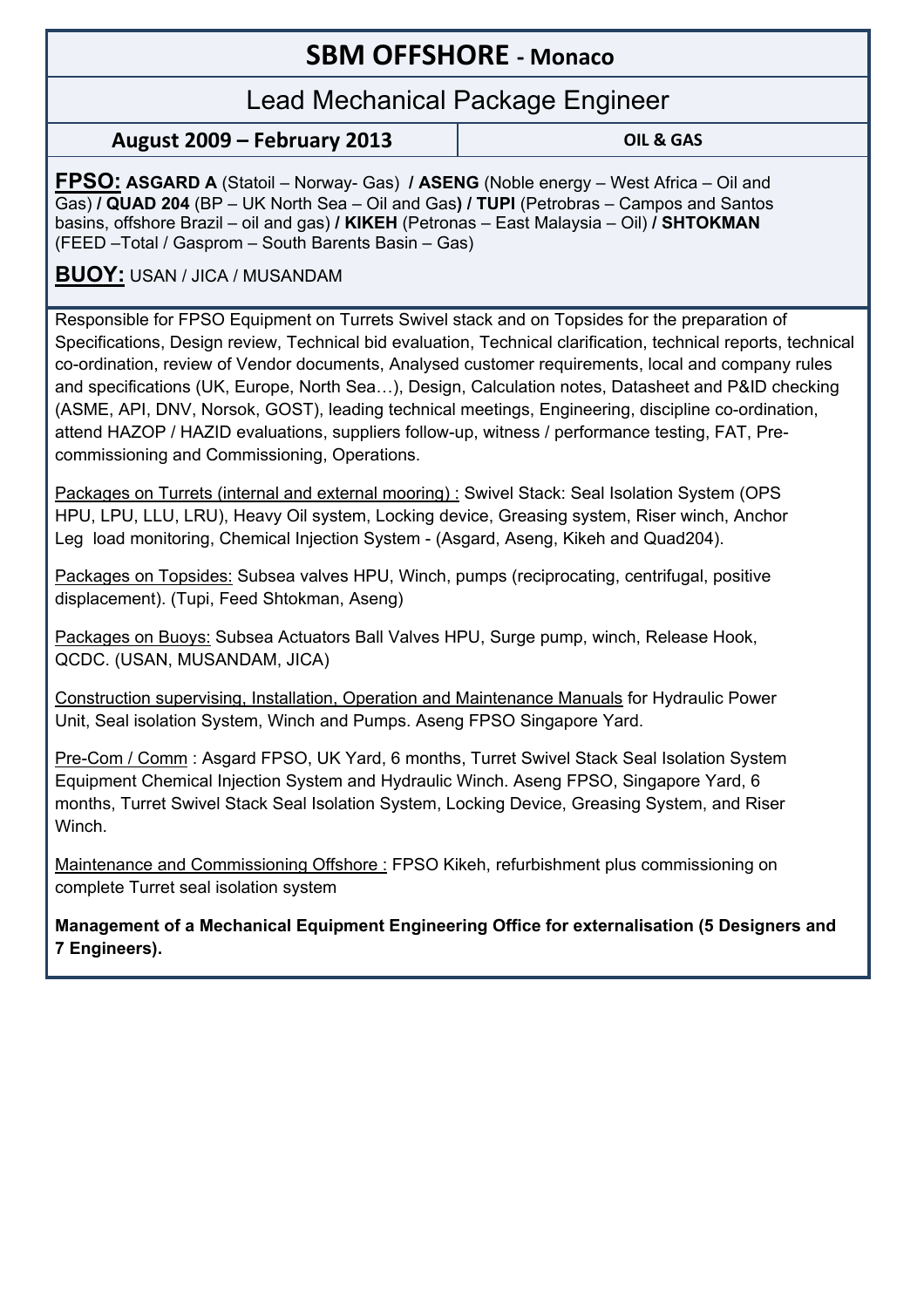## **TECHNIP – Le Trait**

## Project Manager

#### **February 2007 – July 2009 OIL & GAS**

### **Yard Crane, Heavy Lift Crane capacity 20.000 meter-tonnes**

Management of the overall project to put in place on the yard of Technip at Le Trait a Crane big capacity for Offshore equipment loading on supply vessels.

Interdisciplinary (international) coordination, Geotechnical, Civil work, Design, Manufacturing, Assembly.

Prepare scope of work, man hour and project cost estimates, work progress, project planning.

Management of team in various disciplines and international team in part time.

Management issue with involved expert and involved Third Party.

Supervising design, manufacturing, yard and workshop activities, handling, installation, erection, hookup, commissioning, FAT, Certification.

Suppliers follow-up, Documents schedule, manufacturing schedule, commissioning schedule, cost control, safety control, Quality plan, Risk assessments, progress monitoring, FAT procedures, punch list, etc.

18 Months on yard Site (Le Trait).

**Budget 17 M€, used 16 M€, Delivered at the date of the initial schedule, 100.000 man-hours, 0 LTI, 0 incident** 

# **AIRBUS / ZODIAC AEROSPACE ‐ Châteaudun**

## Project Manager

**January 2005 – January 2007 Aeronautic**

## **Trimmable Horizontal stabilizer Actuator for the Airbus A380 and A400M**

Monitoring of studies, tests, qualifications and manufacturing of the THSA.

Management of the design, manufacturing, cost, planning, suppliers, sub-contractor and project team (Designers, Engineers, purchasers, manufacturing)

Interface coordination with AIRBUS.

Customer reports and meetings, CDR, PDR.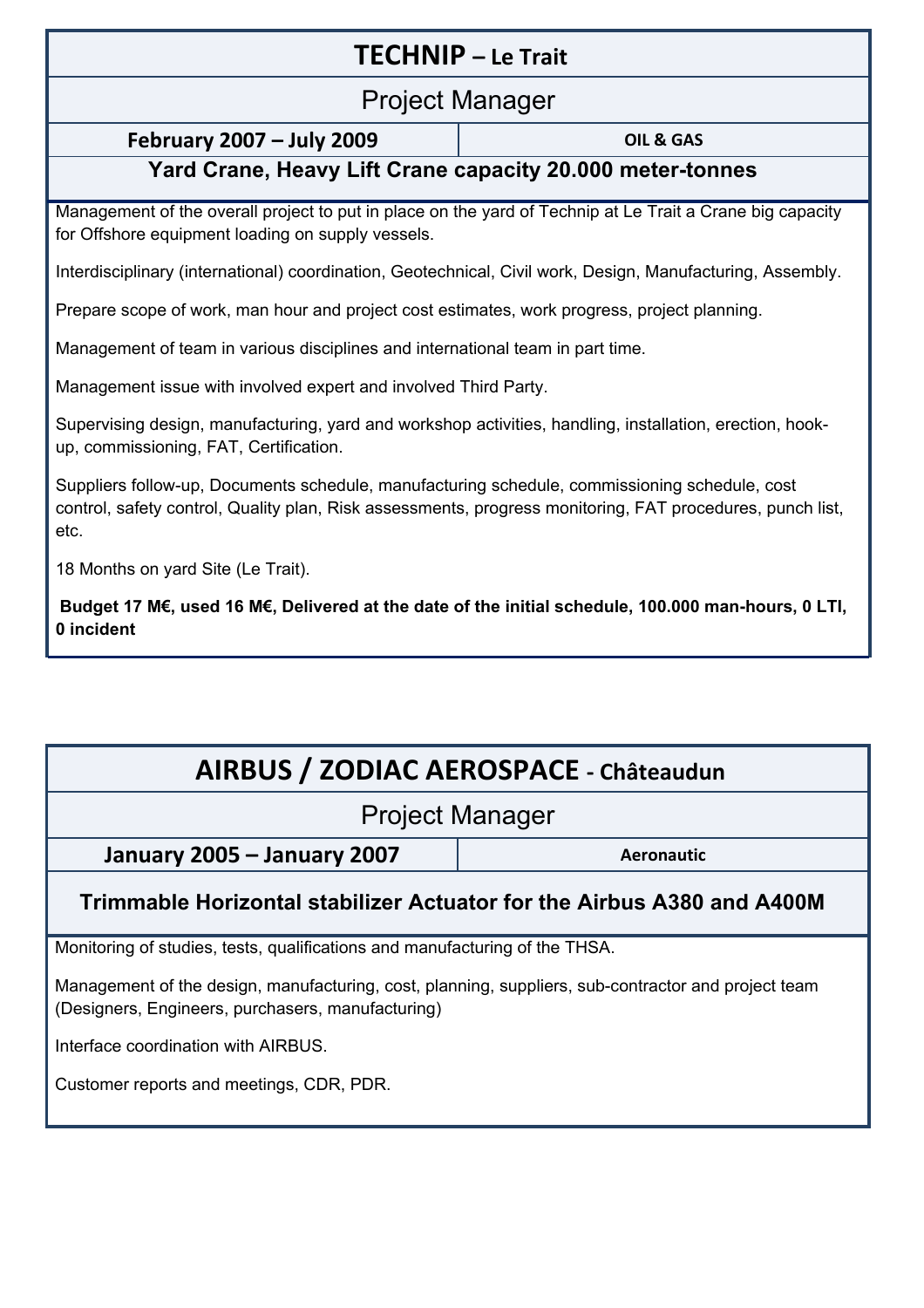| <b>FERRARI Competizioni-Modena</b>                                                                                                                                                                 |                   |  |  |  |
|----------------------------------------------------------------------------------------------------------------------------------------------------------------------------------------------------|-------------------|--|--|--|
| Race Engineer                                                                                                                                                                                      |                   |  |  |  |
| April 2001 - October 2004                                                                                                                                                                          | <b>Automotive</b> |  |  |  |
| <b>Race Car Tuning</b>                                                                                                                                                                             |                   |  |  |  |
| During my work at Alcatel Space, I worked in parallel for Ferrari during the week-end and days<br>Off to perform race car for French and World GT Championship and also to perform 24H du<br>Mans. |                   |  |  |  |
| My position was to analyse the track and the car performance to set-up the car (engine + frame)<br>and finalize a race strategy.                                                                   |                   |  |  |  |
| Worked on the development of the Maserati MC12 and Tests for the F1-2002, 03, 04.                                                                                                                  |                   |  |  |  |
| Tool: DAS 5.0                                                                                                                                                                                      |                   |  |  |  |
|                                                                                                                                                                                                    |                   |  |  |  |

| <b>ALCATEL SPACE - Cannes</b>                                                                                                                                                                                                                                                                                                                 |                |  |  |  |  |
|-----------------------------------------------------------------------------------------------------------------------------------------------------------------------------------------------------------------------------------------------------------------------------------------------------------------------------------------------|----------------|--|--|--|--|
| Satellite Operation Engineer / Team Responsible                                                                                                                                                                                                                                                                                               |                |  |  |  |  |
| December 2000 - December 2004                                                                                                                                                                                                                                                                                                                 | <b>Spatial</b> |  |  |  |  |
| <b>Operation Satellite for orbit launch and activities</b>                                                                                                                                                                                                                                                                                    |                |  |  |  |  |
| Responsible to operate Astra 1K Satellite for orbital launch and operational window orbit.<br>Specification and mission preparation for satellite ASTRA 1K; Technical manual, user manual;<br>operational procedures launch procedure and orbit window installation procedure.<br>Customer engineer training, simulator, and launch in orbit. |                |  |  |  |  |

Team Responsible to manage 17 Engineers working on 5 Operations launch orbital satellites (Hotbird 6, Atlantic bird 2, Stellat, GE 2I) for Alcatel Space.